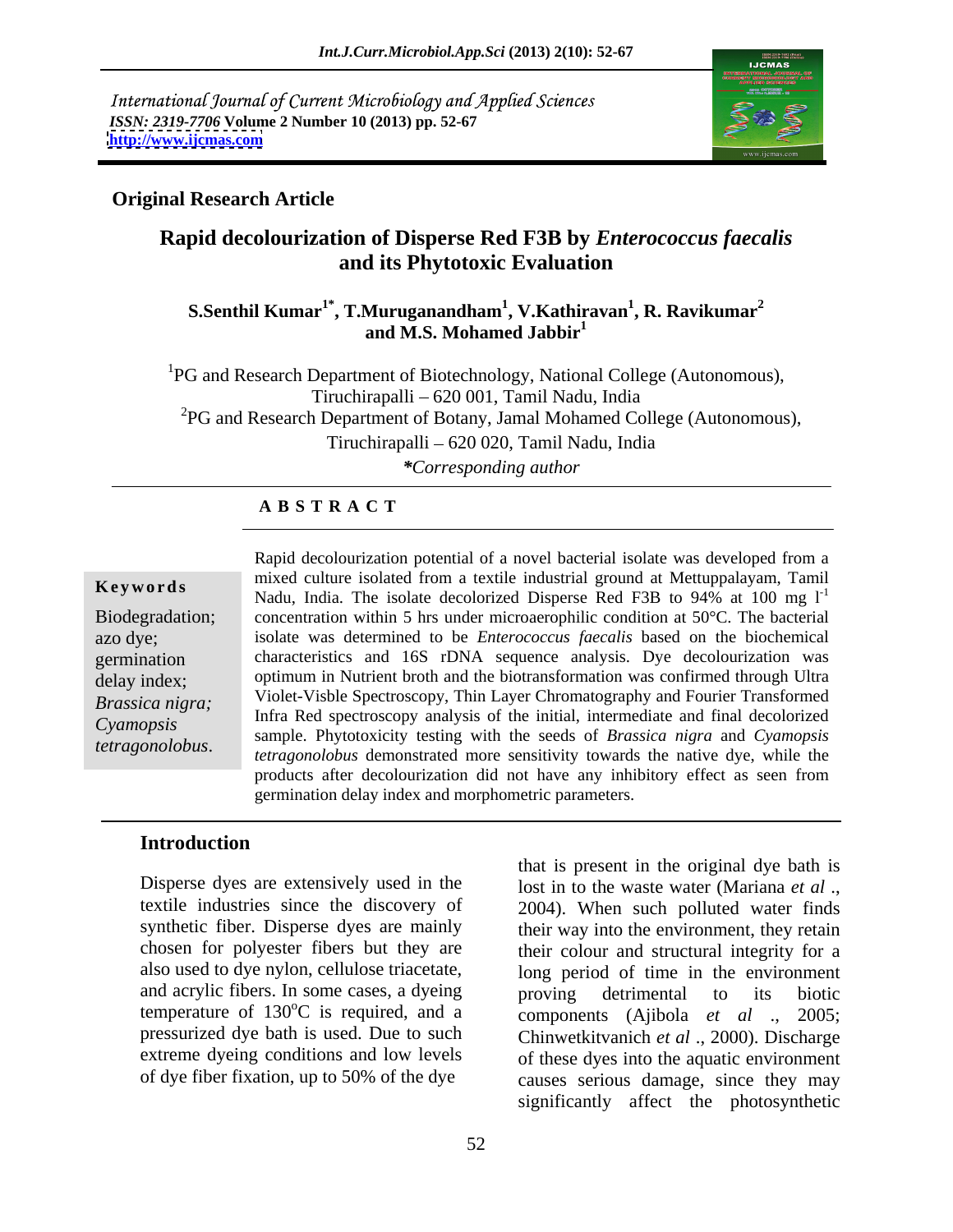activity of hydrophytes by reducing light physical and chemical methods have many penetration (Aksu *et al* ., 2007) and also

The three most common groups are azo, bioremediation can overcome these (Ghasemi *et al* ., 2010; Samarghandi *et al* , environment.<br>2007; Gharbani *et al* ., 2008; Chen *et al* ., 2004; Hilden Brand *et al* ., 1999; Jadhav *et*  Adsorption rather than degradation plays a *al*., 2007; Kumar *et al* ., 2006; Martins *et*  major role during the decolourization *al*., 2002). Several azo dyes induce liver process by fungi and algae, as a result, the nodules in experimental animals and there dyes remain in the environment. It is well is a higher incidence of bladder cancer, known that bacteria can degrade and even spleen sarcomas, hepatocarcinomas and completely mineralize many azo dyes nuclear anomalies in experimental animals under certain conditions (Asad *et al* ., and chromosomal aberrations in 2007; Chen *et al* ., 2004; Kapdan and mammalian cells. Few azo dyes induce Erten., 2007; Moosvi *et al*., 2005). liver nodules in experimental animals and there is a higher incidence of bladder compounds to their corresponding amines cancer in dye workers exposed to large (Bragger *et al.*, 1997). Bacterial

Dyes can be removed from wastewater by some azo dyes to mutagenic and chemical and physical methods such as including adsorption, coagulation- products of intermediate metabolism flocculation, oxidation and during the decolourization process, such as electrochemical methods (Lin and Peng., aromatic amines, can be degraded by the 1994, 1995, 1996). Nevertheless these hydroxylase and oxygenase produced by techniques have been accepted and followed by textile industries; both the many number of reports suggesting the use

they may be toxic to aquatic organisms methods involve high energy costs, results due to their breakdown products (Hao *et*  in the formation of by-products and *al*., 2000). Also, public perception of accumulation of high loads of sludge water quality is greatly influenced by the (Sarioglu *et al* ., 2007). Accumulation of colour. The presence of unnatural colours concentrated sludge leads to practical is aesthetically unpleasant and tends to be difficulty in its disposal. Presently, sludge associated with contamination (Waters, is being deposited in to the lands owned 1995). by the textile industries converting them in anthraquinone and phthalocyanine dyes defects because it is cost saving and (Axelsson *et al* ., 2006), most of which are environmentally benign. It provides us a toxic and carcinogenic (Acuner and Dilek., 2004). Azo dyes, which are aromatic compounds with one or more  $(-N=N-)$  microorganisms within the soil of the groups, represent a major group of dyes textile industrial areas where the dye that are causing environmental concern effluents containing synthetic compounds because of its persistent colour, are largely found, adapt themselves over biorecalcitrance and potential toxic nature the ages for the presence of synthetic dyes to the animals and humans consuming it due to their persistency in its micro disadvantages in application. to waste lands. Conversely, bioremediation can overcome feasible solution by making use of the native microorganism. These environment.

quantities of azo dyes. azoreductases are more active in reducing Bacterial azo-reductases reduce the azo (Bragger *et al*., 1997). Bacterial azo dyes and are capable of converting carcinogenic amines. Even better, the products of intermediate metabolism aromaticamines, can be degraded by the hydroxylase and oxygenase produced by bacteria (Pandey *et al.*, 2007). There are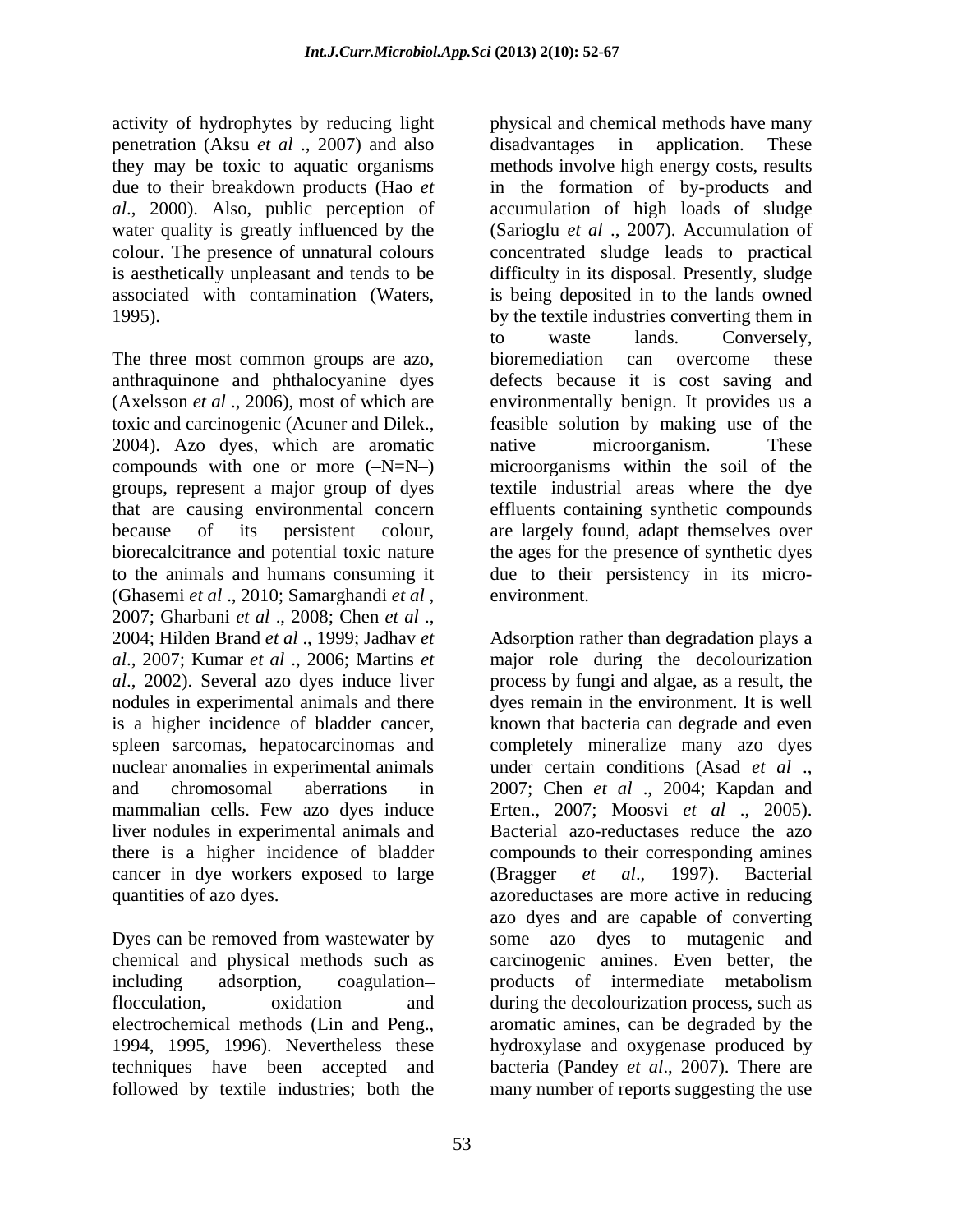Bacterial degradation of dyes is often initiated under anaerobic conditions by an In this study, we have identified a enzymatic biotransformation step potential bacterial isolate that is capable of (Carvalho *et al* ., 2008; Park *et al* ., 2007). decolourizing and degrading Disperse Red The resulting products such as aromatic F3B dye to about 94% within 5 h of amines are further degraded by multiple step bioconversion occurring aerobically Ultra Violet – Visible (UV-Vis) or anaerobically (Barragan *et al* ., 2007; spectroscopy, Thin Layer Chromatography Xu *et al* ., 2006, 2007). Since many (TLC) and Fourier Transformed – Infra aromatic amines are carcinogenic and Red Spectroscopy (FT-IR) results have mutagenic decolourization of the dye formed the basis for the degradation containing waste water alone is not results. Percentage of germination and sufficient but complete degradation or morphometric parameters in *Brassica* detoxification is also expected in the *nigra (L.)* and *Cyamopsis tetragonolobus* process of bioremediation. Recently, a number of investigators report of microorganisms with the ability, not only to decolourize dyes but also detoxify it (Adedayo *et al* ., 2004; Kumar *et al* ., 2006, 2007; Rajaguru *et al* ., 2000).

Azo dye disperse red F3B with a chemical formula,  $C_{20}H_{22}N_6O_2S$  (Fig. 1) has a molecular weight of 410.0 (g mol  $1^{-1}$ ) was selected as the model azo dye for the characterization of the breakdown process during decolourization. Knowledge of biological decolourization of azo dye, disperse red F3B is still inadequate. Much work is still required to isolate new microorganisms capable of degrading a wide range of structurally different dyes characteristics, in order not only to the plates were incubated at 37<sup>o</sup>C for 24 h.<br>understand the underlying mechanisms in Disperse Red F3B was procured from the understand the underlying mechanisms in dye biodegradation, but also for field trials

of native bacterial isolates that have the An assessment of the ecological and capacity to decolourize the dyes that are genetic impact of the environmental commonly used in the respective textile pollutants on the plant populations is of industries (Asad *et al* ., 2007; Beydilli and great importance as plants are important Pavlostathis., 2005; Jadhav *et al* ., 2007; commercial products and are consumed by Kodam *et al.*, 2005; Manu and Chaudhari., humans. Moreover, plants may be used as 2003; Maximo *et al*., 2003). biosensors of genetic toxicity of the environmental pollutants.

> F3B dye to about 94% within 5 h of incubation at 50°C under static conditions. Ultra Violet – Visible (UV-Vis) *(L.)* has revealed the eco-friendly nature of the decolourized products that are formed in the process bioremediation.

# **Materials and Methods**

) was Tamil Nadu, India. All the soil samples and to study their physiological dilution was maintained in triplicates. All and application. reagents were of Analytical grade and Soil samples were aseptically collected from different sites around United Bleachers (P) Ltd, (UBL), Mettupalayam, were mixed and used for the isolation of dye-decolourizing microorganism owing to long-term usage of the location for over decades since the establishment of the industry. The soil samples were serially diluted by following the standard protocol and the dilution series of  $10^{-2}$  to  $10^{-7}$  was  $-2 \frac{10^{-7}}{10^{3}}$ to  $10^{-7}$  was  $^{-7}$ was plated in Nutrient Agar medium. Each the plates were incubated at 37°C for 24 h. Disperse Red F3B was procured from the same industry. Other chemicals and obtained from Himedia, India.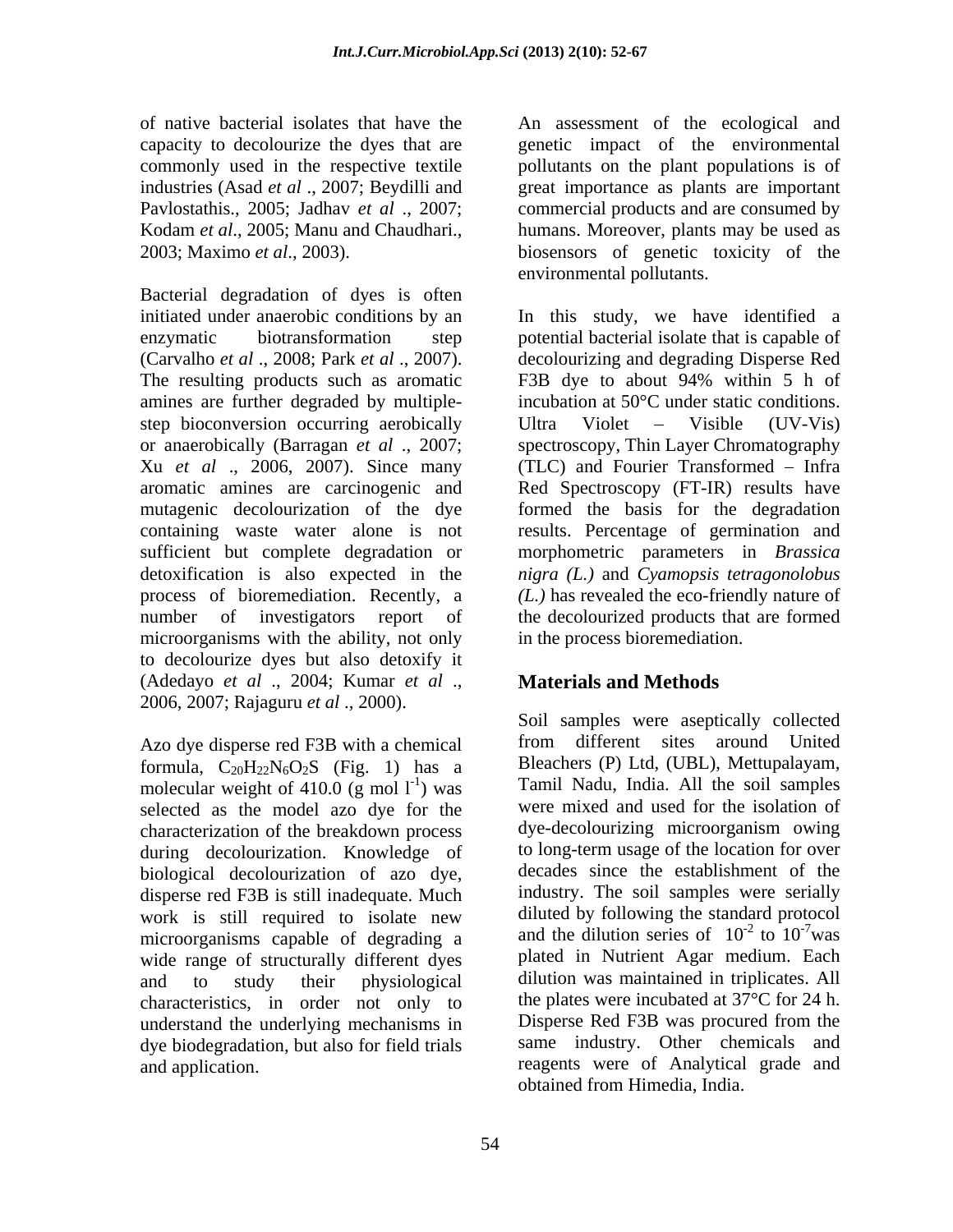All decolourization experiments were growth medium for this study was nutrient performed in triplicates. A loopful of each broth. However, to evaluate the nutrient isolated bacterial culture was inoculated into a separate 250 ml Erlenmeyer flask decolourization process of the isolate, the containing the Disperse Red F3B dye (100 mg  $1^{-1}$ ) in Nutrient broth and incubated for media and minimal media (mg  $1^{-1}$ ): 24 h at 37 $^{\circ}$ C for initial screening of the Glucose 1800; MgSO<sub>4</sub>.7H<sub>2</sub>O 250; isolates for the ability to decolourize the  $KH_2PO_4$  2,310;  $K_2HPO_4$  5,550; dye. The Disperse Red F3B had an intensive red colour and presented the centrifuged at 5000 rpm for 15 min to

 $(\%)$  Decolourization = (Initial absorbance sequence analysis and saves time

Where C is the initial concentration of dye Ploymerase Chain Reaction (PCR)  $(mg l^{-1})$  and %D is the dye decolourization nutrient broth. The dye was added at the  $\frac{1}{1}$ . Separate study was carried out for different temperatures (20, 30, 40 and 50) and pH (3-10). Decolourization was also The alignment of the sequence was done studied under shaking (150 rpm/min) and by using CLUSTALW program V1.82 at static conditions. The composition of European bioinformatics site

requirements and to optimize experiments were conducted with nutrient ): Glucose 1800;  $MgSO_4.7H_2O$  250;  $KH_2PO_4$  2,310;  $K_2HPO_4$  5,550;  $(NH_4)$ <sub>2</sub>SO<sub>4</sub> 1,980.

highest absorbance peak  $(\lambda \text{ max})$  in the The genomic DNA of the strain with best visible spectrum region, at 550 nm. decolourization potential was isolated<br>Aliquots of the culture (3 ml) was according to the procedure described by withdrawn at different time intervals, Rainey *et al* (1996). A partial DNA separate the bacterial cell mass.  $\blacksquare$  amplified by using 5' - ATG GAT CCG Decolourization was determined by GGG GTT TGA TCC TGG CTC AGG-3' measuring the absorbance of the (forward primer) and 5'-TAT CTG CAG decolourization medium at 520 nm ( $\lambda$  TGG TGT GAC GGG GGG TGG-3<sup>°</sup> max) and percentage of decolourization (reverse primer) (Jing *et al* . 2004). The was calculated (Saratale *et al* ., 2006) as 16SrDNA has been popular in bacterial follows: gene identification partly because of its Observed absorbance) / Initial (Madukasi *et al* ., 2011). Amplifications  $absorbance X 100$  were performed in 50  $\mu$  reaction mixtures The average decolourization rate  $\mu gh-1$   $\mu M$ , for each of the primers, dNTPs was calculated (Jadhav *et al* ., 2008) as 200 $\mu$ M, Taq DNA polymerase 2.5U and follows; and the mixture was the mixture was follows; Average decolourization rate = C x %D x conditions; 2 min at  $94^{\circ}$ C, followed by 30  $1000/100 \text{ x t}$  cycles of 94<sup>o</sup>C for 1 min, and ended by a products were electrophoresced on 0.7% (%) after time 't' in hours (h). A loopful of agarose gels. The PCR reaction mixture culture was inoculated in 250 ml was then sent for sequencing (Chromous Erlenmeyer flask containing 100 ml Biotech Pvt. Ltd.,). The nucleotide concentrations of 25, 50, 75 and 100 mg l<sup>-</sup> done at Blast-n site at NCBI server decolourization potential was isolated according to the procedure described by sequence for 16S rRNA gene was relatively small size which hastens sequence analysis and saves time containing the template DNA, 40ng, 0.2 subjected to the following amplification oC, followed by 30 final extension step at  $72^{\circ}$ C for 7 min. The oC for 7 min. The Ploymerase Chain Reaction (PCR) products were electrophoresced on 0.7% sequence analysis of the sequence was done at Blast-n site at NCBI server <http://www.ncbi.nlm.hin.gov/BLAST>).

> by using CLUSTALW program V1.82 at European bioinformatics site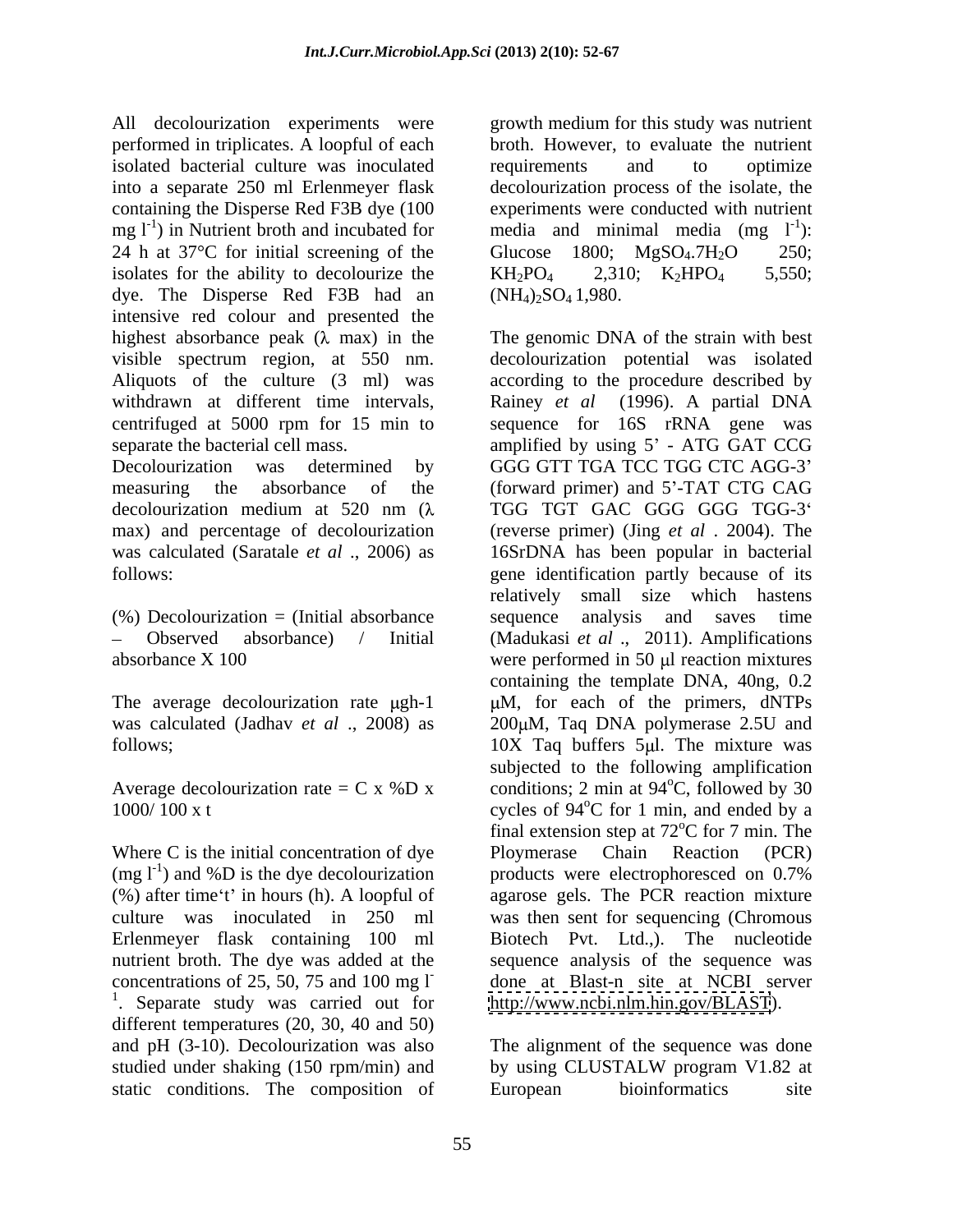[http://www.ebi.ac.uk/clustalw\).](http://www.ebi.ac.uk/clustalw) The germinated seeds and the germination sequence was refined manually after percentage was determined. Delay index crosschecking with the raw data to remove (DI), a normalized parameter, was ambiguities and submitted to the NCBI. calculated to compare the performance of Physiological characteristics were the dye and biodegraded dye as given determined according to the procedures outlined in Bergey's Manual of Determinative Bacteriology.  $DI = X/Y$ 

Samples collected at intermediate and Where, decolourization end point were centrifuged DI = Delay Index at 10,000 rpm for 15 minutes and the cell- $X =$ delay in germination time over control free supernatant was used for the spectrophotometric analysis in Shimadzu UV-1800 (Japan). The dye free medium was used as blank and sterile medium Root length and shoot length of *Brassica*  containing  $100 \text{ mg } l^{\text{-}1}$  of Disperse Red F3B was used as the reference for obtaining the

dye was extracted with equal volume of ethyl acetate. The extract was dried over anhydrous  $Na<sub>2</sub>SO<sub>4</sub>$  and evaporated to dryness in rotary evaporator. The crystals the tests. obtained were dissolved in small volume of HPLC grade methanol and the same **Results and Discussion** sample was used for TLC and FTIR analysis. Changes in the absorption From serial dilution of the soil sample spectrum (400-4000) were recorded. TLC taken from the textile industrial area, 46 analysis was carried out on a silica gel using mobile phase solvent system convenience, these isolates were assigned ammonia, methanol, n- butanol and strain numbers from UBL-01 to UBL-46, distilled water (5:2:2:1). The based on the abundance of the isolates in chromatogram was allowed to develop and the serially diluted plates. On screening all

(DI), a normalized parameter, below (Garg and Kaushik., 2007).

 $DI = X/Y$ 

Where,  $DI = Delay Index$ (no effluent) and  $Y =$  germination time for control

 of Disperse Red F3B *nigra (L)* and *Cyamopsis tetragonolobus* spectrum. The data in this study were analyzed using The metabolites obtained during the are represented are the mean ± SE. decolourization of the Disperse Red F3B Students t-tests were used to compare the *(L)* were recorded after 15 and 25 day*.* the SPSS package, and all the values that effect of biodecolourization with that of the native dye. The probability levels used for statistical significance were P<0.05 for the tests.

# **Results and Discussion**

observed under UV illumination. the 46 isolates for the ability to decolorize The phytotoxicity of the Disperse Red exhibited a decolourization rate of 3467µg F3B dye was performed to evaluate the  $h^{-1}$  (Table.1) and was chosen to be used in toxicity of the dye before and after the latter experiments. Reduction in cell decolourization in the concentration range growth and decolourization rate by other of 100 ppm. The study was carried out in bacterial strains might result from the *Brassica nigra (L.)* and *Cyamopsis* toxicity of disperse red F3B through the *tetragonolobus (L.)*. Emergence of shoot inhibition of metabolic activities. Disperse of 0.5cm in length or more was taken as red F3B, like any other azo dyes contains a taken from the textile industrial area, 46 different isolates were obtained. For the Disperse Red F3B, strain UBL-02 alone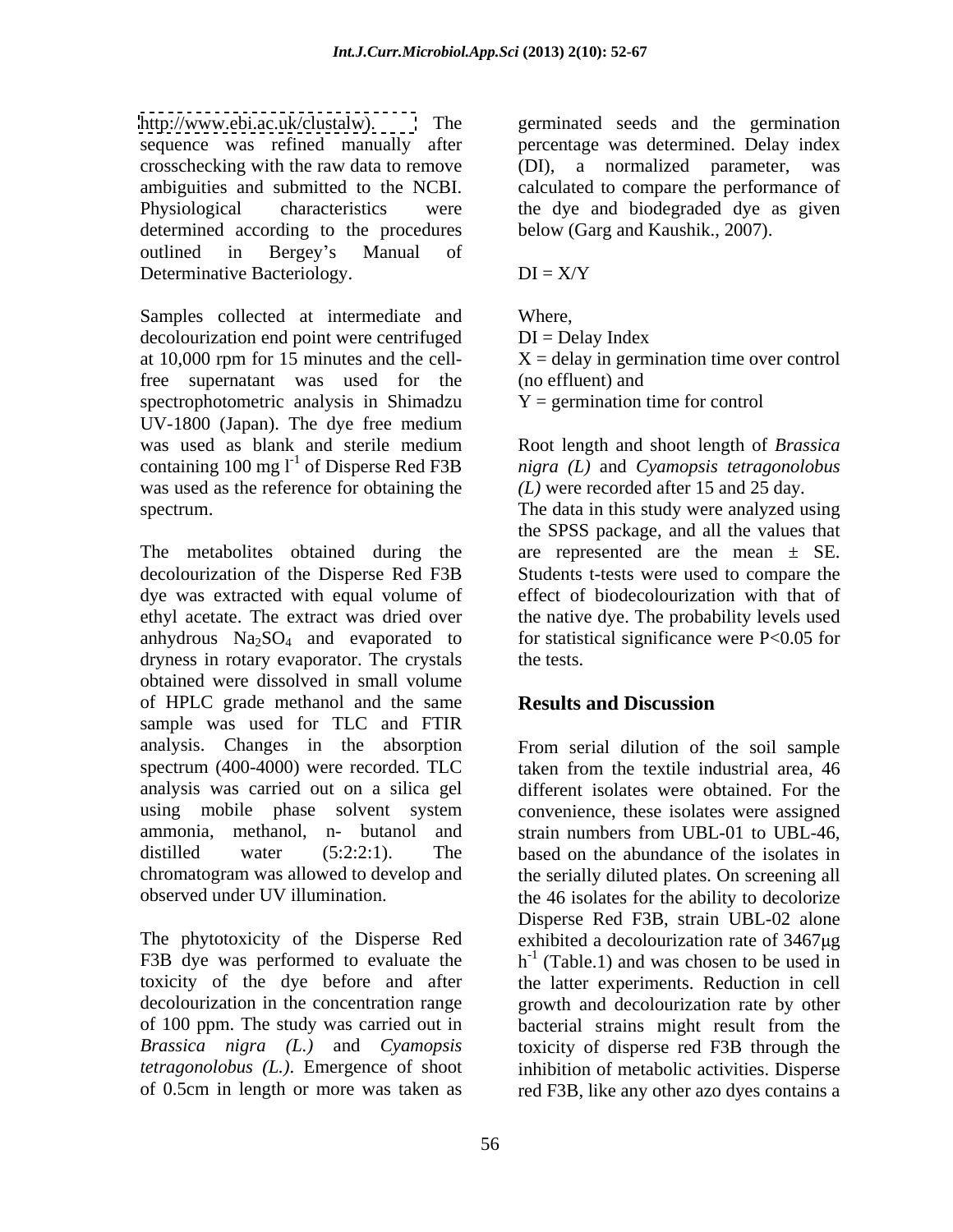| <b>Strain Name</b> | Average decolorization rate (µg h |
|--------------------|-----------------------------------|
| <b>UBL01</b>       | 1095                              |
| <b>UBL 02</b>      | 3467                              |
| <b>UBL03</b>       | 942                               |
| <b>UBL 04</b>      | 1155                              |
| <b>UBL 05</b>      | 1003                              |
| <b>UBL 06</b>      | 1064                              |
| <b>UBL 07</b>      | 790                               |
| <b>UBL08</b>       | 1064                              |
| <b>UBL 09</b>      |                                   |
| <b>UBL 10</b>      |                                   |
| <b>UBL 11</b>      | $\frac{942}{882}$<br>1095         |
| <b>UBL 12</b>      | 821                               |
| <b>UBL 13</b>      | 790                               |
| <b>UBL 14</b>      | 1034                              |
| <b>UBL 15</b>      | 942                               |
| <b>UBL 16</b>      | 1155                              |
| <b>UBL 17</b>      | 1034                              |
| <b>UBL 18</b>      | 730                               |
| <b>UBL 19</b>      | 790                               |
| <b>UBL 20</b>      | 1064                              |
| <b>UBL 21</b>      | 790                               |
| <b>UBL 22</b>      | 882                               |
| <b>UBL 23</b>      | 730                               |
| <b>UBL 24</b>      | 547                               |
| <b>UBL 25</b>      | 1429                              |
| <b>UBL 26</b>      | 273                               |
| <b>UBL 27</b>      | 821                               |
| <b>UBL 28</b>      | 730                               |
| <b>UBL 29</b>      | 1095                              |
| <b>UBL 30</b>      | 1003                              |
| <b>UBL 31</b>      |                                   |
| <b>UBL 32</b>      | $\frac{942}{790}$                 |
| <b>UBL 33</b>      | 1155                              |
| <b>UBL 34</b>      | 1247                              |
| <b>UBL 35</b>      | 669                               |
| <b>UBL 36</b>      | 1003                              |
| <b>UBL 37</b>      | 790                               |
| <b>UBL 38</b>      | 882                               |
| <b>UBL 39</b>      | 608                               |
| <b>UBL 40</b>      | 1247                              |
| <b>UBL 41</b>      | 730                               |
| <b>UBL 42</b>      | ND                                |
| <b>UBL 43</b>      | 638                               |
| <b>UBL 44</b>      | 730                               |
| <b>UBL 45</b>      | 2219                              |
| <b>UBL 46</b>      | 1064                              |
|                    | ND - No Decolourization           |

**Table.1** Average decolorization rates of Disperse Red F3B by individual strains, calculated as  $\mu$ g of dye decolorized per hour.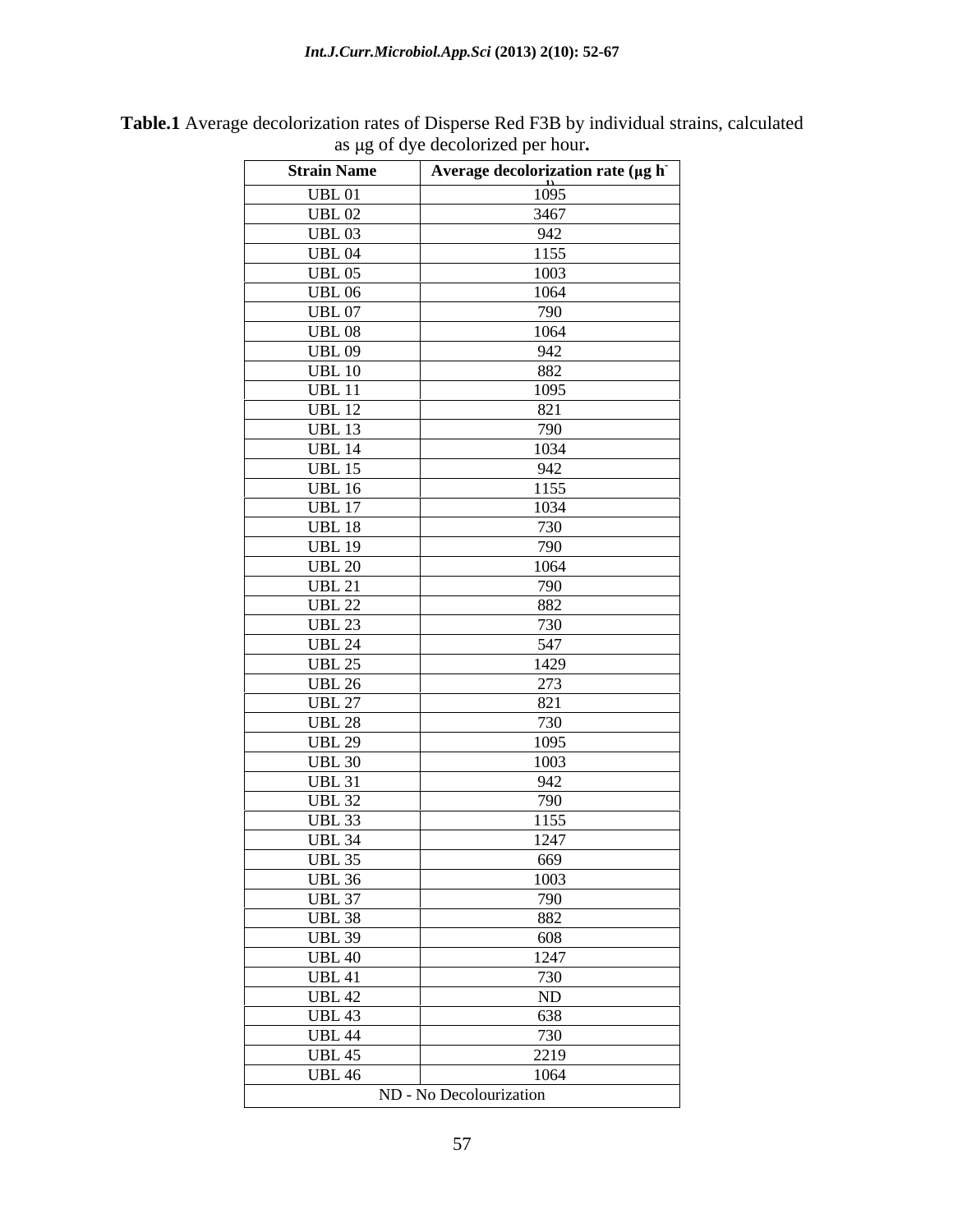| <b>Biochemical Character</b> | Response |
|------------------------------|----------|
| N-Acetylglucosamine          | $+$      |
| L-Arabinose                  | $\sim$   |
| Cellobiose                   | $+$      |
| Dextrin                      | $+$      |
| D-Fructose                   | $+$      |
| Galactose                    | $+$      |
| D-Glucose                    | $+$      |
| Glycerol                     | $+$      |
| Glycogen                     | $\sim$   |
| Lactose                      | $+$      |
| Maltose                      | $+$      |
| Mannitol                     | $+$      |
| D-Mannose                    | $+$      |
| Melibiose                    | $\sim$   |
| D-Raffinose                  | $\sim$   |
| Ribose                       | $+$      |
| Sorbitol                     | $+$      |
| Sucrose                      | $+$      |
| Growth in 6.5% NaCl          | $+$      |
| Growth in 0.1% Methylene     | $+$      |
| blue milk                    |          |
| H2S production               | $\sim$   |
| Alpha hemolysis              | $+$      |
| Beta hemolysis               | $+$      |
| Lancefield group D           | $+$      |
| Motility                     | $\sim$   |
| Voges-Proskauer              | $+$      |
| Yellow pigment               | $\sim$   |
| Catalase                     | $\sim$   |
| Esculin hydrolysis           | $+$      |
| $+ Positive;$                |          |
| - Negative                   |          |

**Table.2** Biochemical profile of *Enterococcus faecalis*

**Table.3** Average decolorization rate of Disperse Red F3B by *Enterococcus faecalis* UBL 02 under optimal conditions, calculated as µg of dye decolorized per hour.

| pH<br><b>Average</b><br>decolorization<br>rate $(\mu g h-1)$ | Nutrient   Condition | Time<br>taken(hours) |
|--------------------------------------------------------------|----------------------|----------------------|
| 18,800<br>$50^0C$<br>. . -                                   | Nutrient<br>broth    | $-1$<br>Static<br>,  |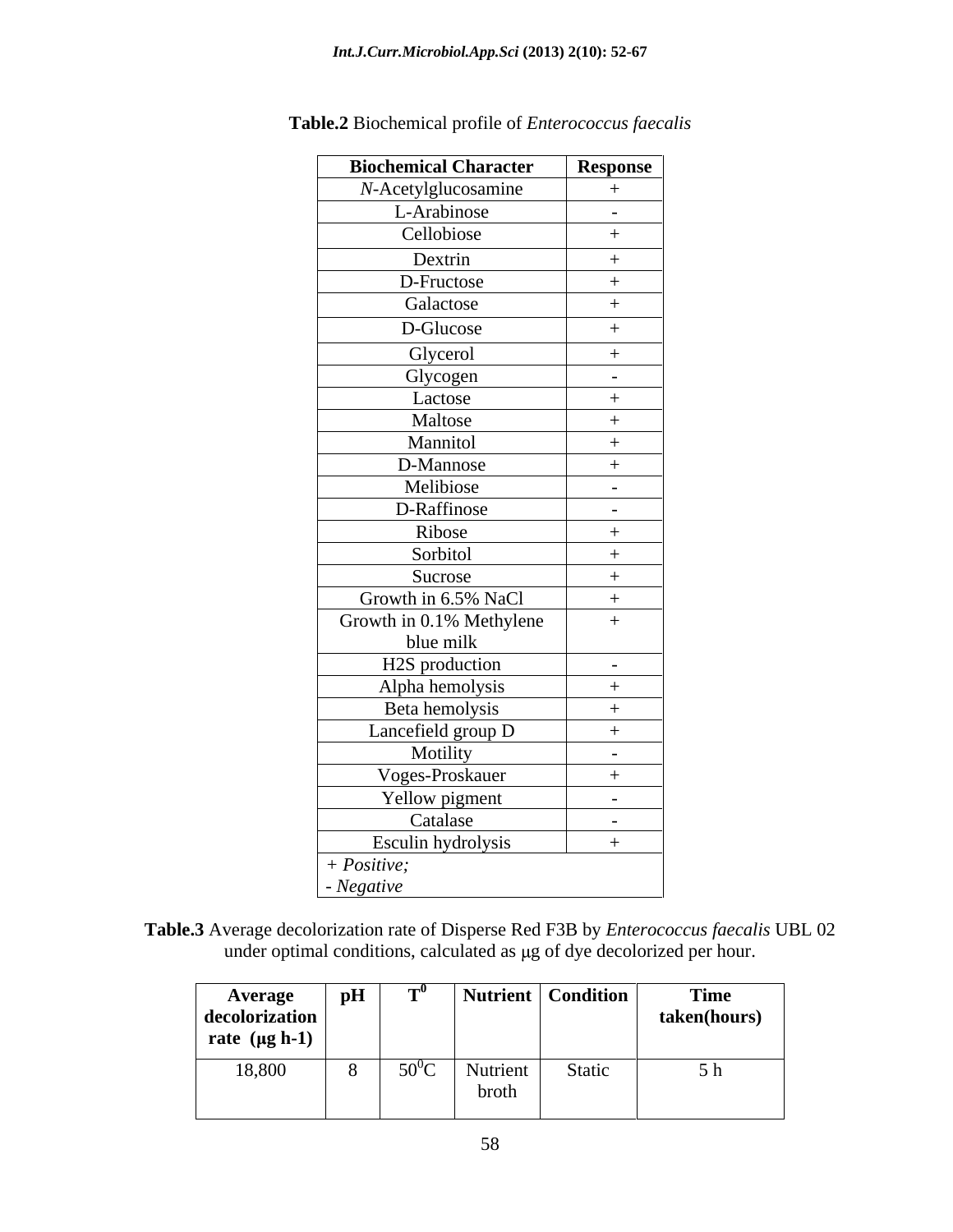| Parameters $\frac{1}{nigra}$<br>studied | <b>Brassica</b>              | D. Red               |                                     | $\vert$ Cyamopsis tetragonolobus* |                 |                                    |
|-----------------------------------------|------------------------------|----------------------|-------------------------------------|-----------------------------------|-----------------|------------------------------------|
|                                         | <b>Control</b>               | F3B                  | <b>Degraded  </b><br><b>Product</b> | <b>Control</b>                    | D. Red<br>F3B   | <b>Degraded</b><br><b>Product</b>  |
| Germination                             | 100                          | $28.4 \pm 1.02$      | $83.6 \pm 1.8$                      | 100                               |                 | $33.2 \pm 1.55$   87.25 $\pm$ 2.36 |
| Delay index                             |                              | 0.33                 |                                     |                                   | 0.715           | 0.28                               |
| Shoot<br>length                         | $10.4 \pm 0.71$ <sup>a</sup> | $6 \pm 0.41^{\circ}$ | $9.2 \pm 0.68^{\text{a}}$           | $15.6 \pm 1.1$                    | $8.4 \pm 0.9^b$ | $14 \pm 1.6^{\circ}$               |
| Root length                             | $1.7 \pm 0.52^{\text{a}}$    | $2 \pm 0.14^a$       | $1.6 \pm 0.09^{\rm a}$              | $3.6 \pm 1.1^{\circ}$             | $3.4 \pm 1.4^a$ | $3.3 \pm 1.6^a$                    |

**Table.4** Phytotoxicity study of disperse Red F3B and its metabolites formed after biodegradation.

\*Values followed by same letters in a row are not significantly different ( $p \le 0.05$ )



Figure 1. Structure of Disperse Red F3B

sulphonic-acid group on the aromatic ring, which might act as detergent, thereby amplification and it was compared with inhibiting the growth of the the sequences deposited in the database microorganisms. Such dyes may affect (Madukasi *et al* ., 2011*)*.The phylogenetic DNA synthesis since it has also been reported that dyes are inhibitors of the an unidentified species and was closely nucleic acid syntheses, or cell growth related to *Enterococcus faecalis* species

The strain UBL-02 was subjected to morphological and physiological characterization (Table 2) and was There was no significant decolourization identified as *Enterococcus fecalis* (Albert of Disperse Red F3B in minimal broth by and Anciet., 1999). To further confirm the UBL-02 and therefore, further identity of the isolate, 16SrDNA genes optimization of

(Asad., 2007). showing similarity of 99%. The sequence was partially sequenced following PCR tree showed that the isolate UBL 02 was has been submitted at the GenBank under the accession no. HM451428.

> UBL-02 and therefore, further the conditions was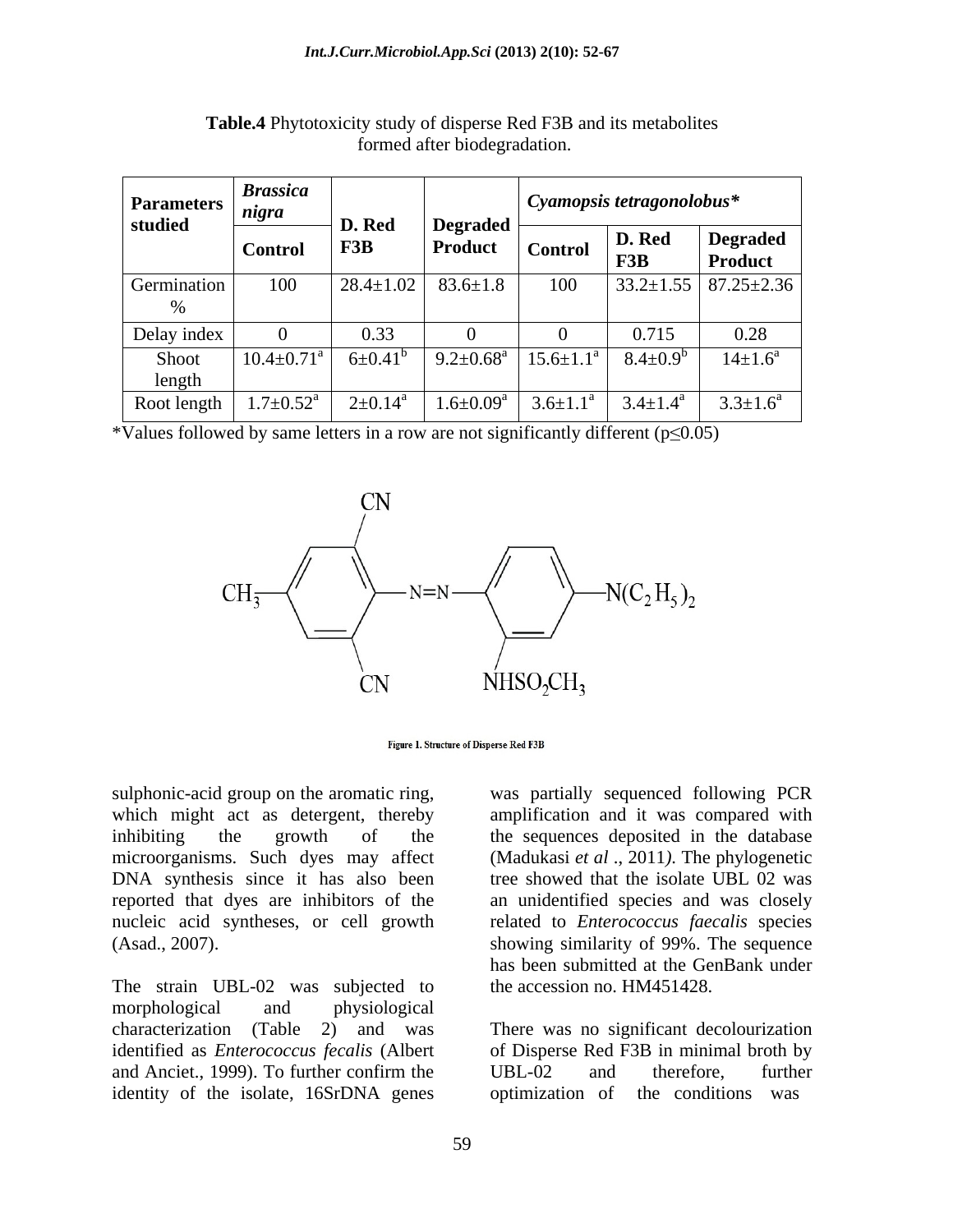

Figure 2. UV-Vis spectra of Disperse red F3B biodegradation at 0 h (a),  $2.5 h (b)$  and  $5 h (c)$ .



Figure 3. FT-IR spectrum of Disperse Red F3B before decolourazation.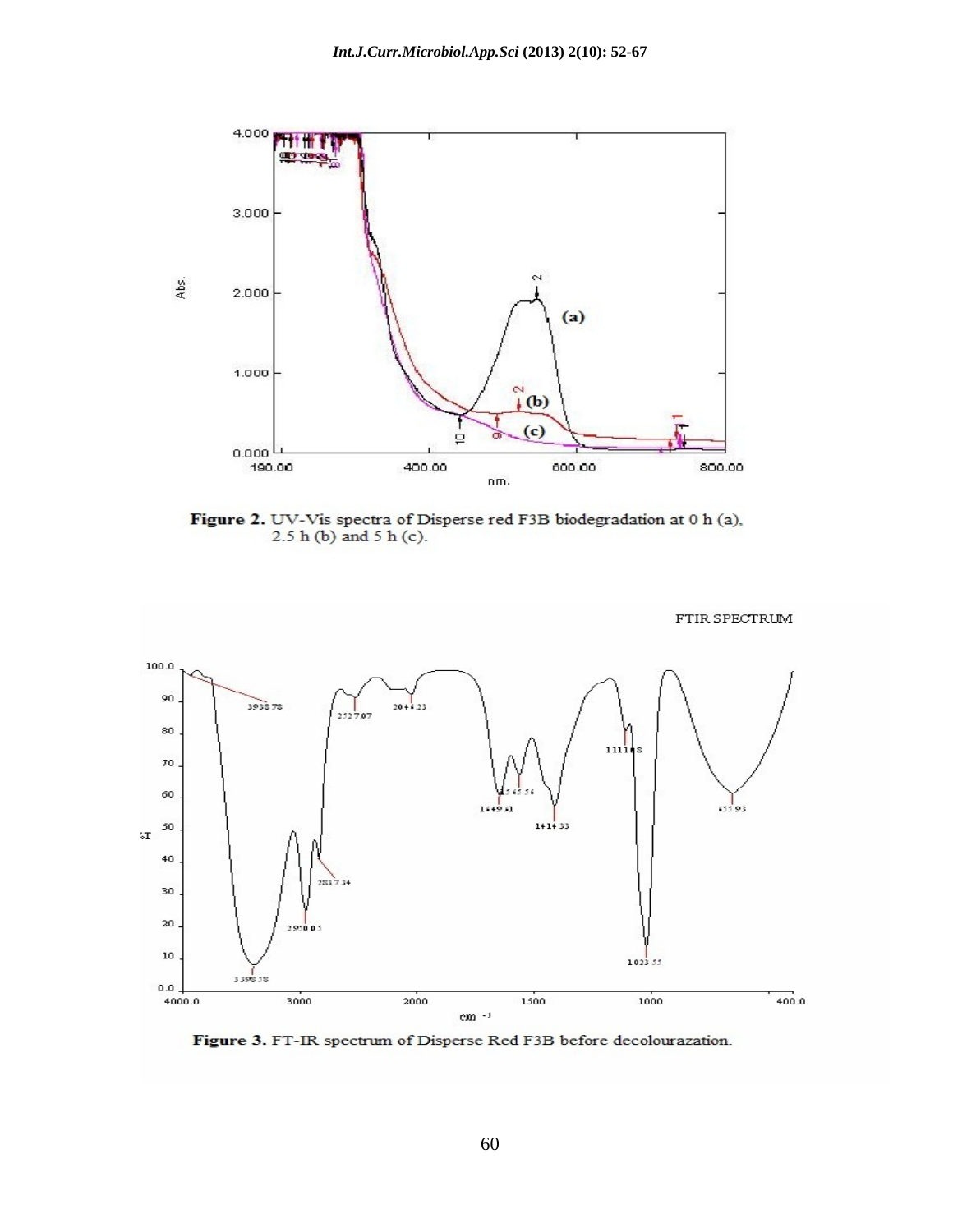**FTIR SPECTRUM** 



Figure 4. FT-IR spectrum degraded Disperse Red F3B after 5 h.

performed in nutrient broth. Two opinions have been argued for many years: one deems that dyes are not a carbon source since the anaerobic/facultative anaerobic The success of bioremediation is bacteria obtain energy from the glucose instead of the dyes and glucose can of the pollutant, the accessibility of the enhance the decolourizing performance of pollutant to degrading microorganisms and biological systems (Sarioglu and Bisgin., on the optimization of biological activity 2007); while another deems that glucose (Yousefi Kebria *et al* ., 2009; Sivaraman *et* can inhibit the decolourizing activity *al* ., 2011). When decolourization pattern (Chen *et al* ., 2004). The variability may for the Disperse Red F3B was studied be due to the different microbial under different conditions, it was found characteristics involved. Our results that the dye even at a high concentration showed that a certain concentration of of 100 mg  $1^{-1}$  was decolourized completely carbon source was necessary for the to 94% within 5 h of incubation at pH 8. *Enterococcus fecalis* UBL 02 under 50°C of temperature and static decolourizing process. The results clearly condition with an average decolourization indicated that decolourization was greatly rate of 18,800 ugl -1. The average affected by addition of yeast extract as decolourization rate per hour of the nitrogen sources. Metabolism of the yeast Enterococcus fecalis UBL 02 has extract is considered essential for increased 5.4 folds from  $3467 \mu g h^{-1}$  to regeneration of NADH, which is the  $18,800 \mu g h^{-1}$  (Table 3) after optimization electron donor for azo bond reduction of the pH, temperature and static (Craliell *et al* ., 1995). This is in accordance with other reports of Chen *et al* . 2004; Kodam *et al* .,( 2005); Moosvi *et*  Our findings show that the capacity of *al* ., (2005) stating that, the best

decolourization was achieved with the yeast extract as nitrogen source.

The success of bioremediation is dependent on the inherent biodegradability on the optimization of biological activity (Yousefi Kebria *et al* ., 2009; Sivaraman *et*  to 94% within 5 h of incubation at pH 8, rate of 18,800µgl-1. The average *Enterococcus fecalis* UBL 02 has  $-1$  to  $\overline{ }$ to conditions.

to decolourize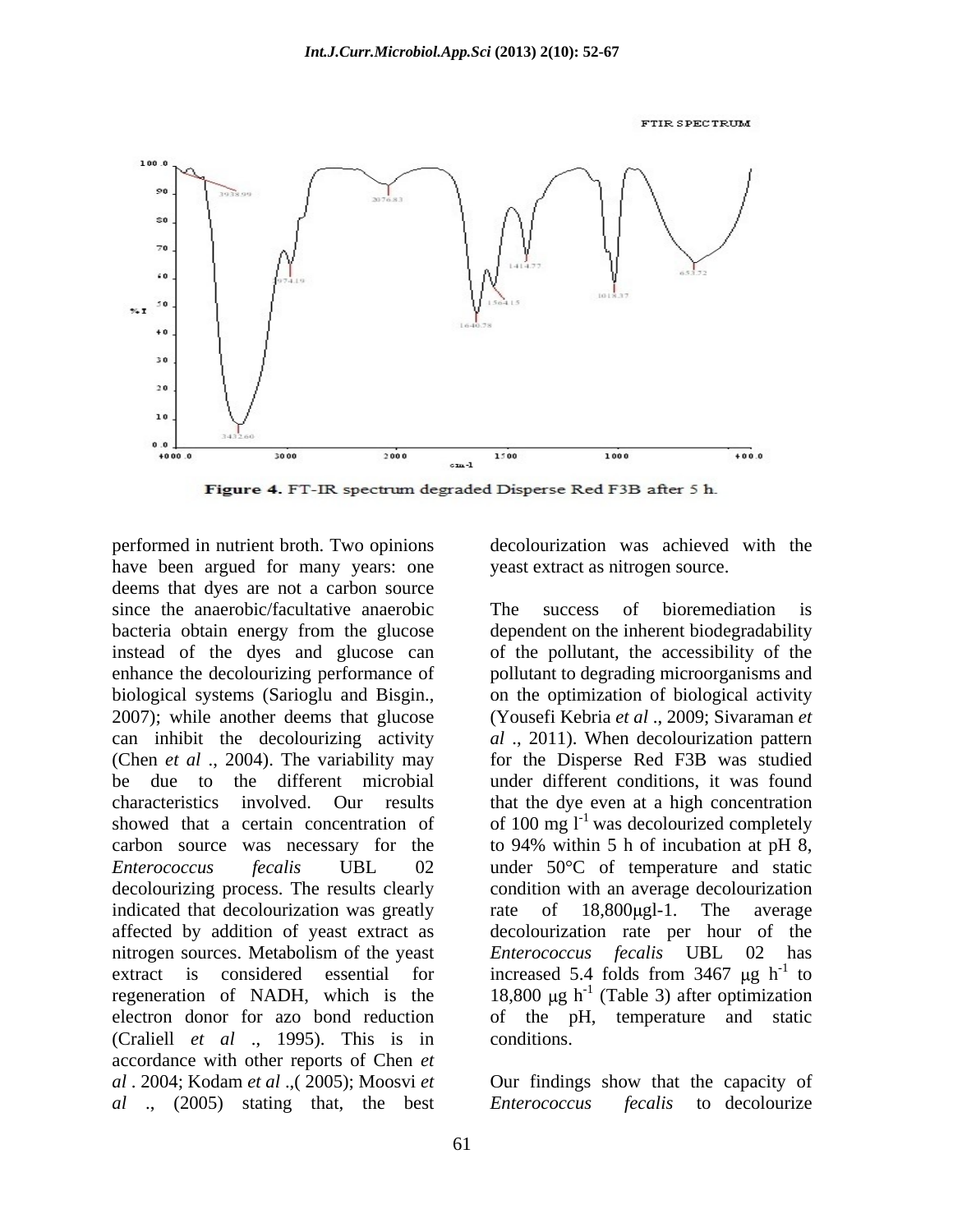Disperse Red F3B under static and non- disappear or a new peak will appear (Yu aerated condition is similar to that of others (Haiyan *et al* ., 2010; Widhi *et al* ., 2007) on decolourization of reactive red 2 aerated conditions. *Enterococcus fecalis* is

This result suggested that *Enterococcus fecalis* UBL 02 was a type of facultative anaerobe. Oxygen was favorable to the azo dyes, because oxygen was a preferable the extra-cellular environment is aerobic, the high-redox-potential electron acceptor,

to biodegradation, either the major visible light absorbance peak will completely and Wen, 2005).

and acid red 27 under static and non- containing the dye before decolourization also reported for a faster rate of (0 hour). In the intermediate stage of decolourization of reactive red and acid decolourization, the  $\lambda$  max shifted to 520 red 2 within 12 h at a conc. of 100 mg  $I<sup>-1</sup>$  nm (2.5 h) and in the final stage after (Widhi *et al* ., 2007). decolourization, the absorption maxima growth of the bacterium but deleterious to (5 h) is a clear evidence of molecular the yield process of the degradation related rearrangements in the dye structure and enzyme. The result accorded with the biodegradation thereof (Fig. 2). Dye conclusion that none of these adsorption can be also easily judged by an decolourizing bacteria are able to evidently coloured cell pellet, whereas efficiently decolourize dyes under aerobic those retaining their original colours are conditions (Khehra *et al* ., 2005; Moosvi *et*  accompanied by the occurrence of *al* ., 2005). Dissolved oxygen often biodegradation (Chen *et al* ., 2004). The inhibited the anaerobic decolourization of observation of *Enterococcus faecalis* cell terminal electron receptor over the azo decolourization of Disperse red F3B, groups. During the dye reduction stage, if further confirms that the dye has The UV-Vis spectra of the media showed a maximum absorption at 550 nm once again disappeared from 520 nm and appeared at 490 nm. Therefore, shifting of peaks from 550 nm to 520 nm and a complete disappearance of peak at 550 nm mass retained their natural colour after undergone biotransformation.

oxygen, may inhibit the dye reduction The great changes occurring both in UV mechanism (Pearce *et al* ., 2003). and visible spectra indicated that the Decolourization of dyes may take place by changed evidently after decolourization. adsorption (Aravindhan *et al* ., 2007) or The red colour of Disperse Red F3B was Degradation (Kumar *et al* ., 2007). In the caused by the conjugated structure of azo case of adsorption, dyes are only adsorbed bonds (chromophore) and amino group. It onto the surface of bacterial cells, whereas could be presumed that the azo bonds new compounds come into being when cleaved during the reaction which dyes are degraded by bacterial enzymes indicated that the primary chromophore during the degradation process. In was destroyed (Hui *et al* ., 2009). The adsorption, examination of the absorption absorbance peak at UV spectra did not spectrum will reveal that all peaks disappear in the end of decolourization, decrease approximately in proportion to which indicated that Disperse Red F3B each other. If the dye removal is attributed was not completely mineralized while molecular structure of Disperse Red F3B some new metabolites formed in the culture.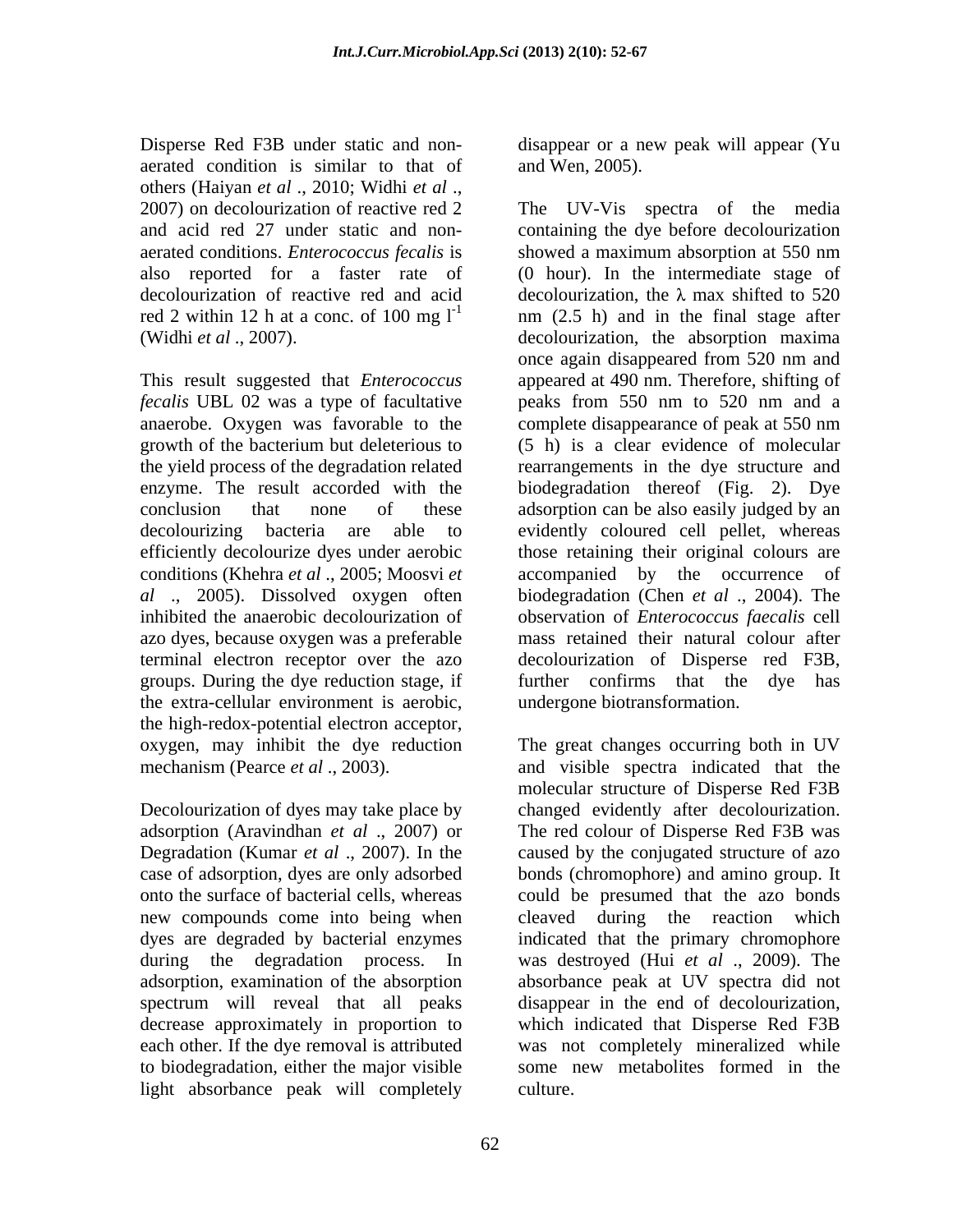The comparison of TLC chromatograms of the provide obvious evidence of the media extracted by the organic phase biodegradation of Disperse Red F3B by before and after decolourization by the *Enterococcus fecalis* UBL 02 in the UBL 02 strain under UV light showed that decolourization process, and also the decolourized sample had two new supported the earlier conclusion that bands, which might have originated from decolourization by bacteria is due to the dye metabolites. Aromatic amines are biodegradation, rather than inactive the usual decolourization products of azo dyes that appear in the organic phase extract. Comparison of chromatograms of Despite the fact that untreated dyeing the aqueous phase extracts of the samples effluent may cause serious environmental before and after treatment also showed the and health hazards, they are being disappearance of the dye band in disposed off in water bodies and this water decolourized media indicating complete decolourization. The parent dye compound disperse ded F3B resolved into a single Saratale *et al* ., 2009)*.* Therefore, spot of Rf value 0.156 in TLC. evaluation of toxicity of the dye and its

after decolourization by *Enterococcus*

When the Disperse Red F3B was (Table 4). peaks that represented rearrangements in Brassica nigra and Cyamopsis and  $1640 \text{ cm}^{-1}$  for free  $-NH_2$  due to and after biodegradation, and to  $655$  cm<sup>-1</sup> for the monosubstitution phenyl derivative and 1640 cm-1 indicated reduction in both *Brassica nigra* sulphoxide nature of the dye. FTIR report of the degradation product (Fig. 4) displayed 3398 cm<sup>-1</sup> for OH stretching, a peak at 1640 cm<sup>-1</sup> for C=N and Fermi<br>resonance band at 2950 cm<sup>-1</sup> for -CH3 resonance band at 2950 cm<sup>-1</sup> for  $-CH3$  information regarding the precise indicated the formation of imines. FTIR mechanisms affecting the reduction in analysis confirmed the biotransformation germination rate, above ground biomass

provide obvious evidence of decolourization process, and also biodegradation, rather than inactive surface adsorption.

The solvent extracted sample of the same on the plant species. Disperse Red F3B *fecalis* UBL 02 showed two new spots 33.2±1.55 % of germination in *Brassica*  with Rf values 0.187 and 0.281 *nigra* and *Cyamopsis tetragonolobus* respectively. respectively when compared to the control is being used for agriculture purposes (Jadhav *et al* ., 2010; Kalyani *et al* ., 2008; degraded product was needed to be tested (100 ppm) showed 28.4±1.02 % and (Table 4).

subjected to FTIR analysis, before and Metabolites of Disperse Red F3B did not after decolourization, it showed several show inhibition in the germination of the molecular structure of the compound. *tetragonolobu*s. Delay index in this The FTIR spectrum of the control (Fig. 3) experiment is a measure and an indication displayed a peak at 3432 cm<sup>-1</sup>, 2950 cm<sup>-1</sup>, of the effect of Disperse Red F3B before displayed a peak at 3432 cm<sup>-1</sup>, 2950 cm<sup>-1</sup>, of the effect of Disperse Red F3B before<br>and 1640 cm<sup>-1</sup> for free  $-NH_2$  due to and after biodegradation, and for free  $-NH_2$  due to and after biodegradation, and asymmetric stretching vibration, -CH<sub>3</sub> for demonstrated a complete detoxification of stretching vibration and OH stretching the dye with respect to germination and vibration respectively. A broad peak near growth of these two plants. Likewise, to 655 cm<sup>-1</sup>for the monosubstitution shoot length also showed significant the aromatic nature of the dye. The peak (6±0.41cm) on day 15 and *Cyamopsis*  near 1023 cm<sup>-1</sup> for S=O indicated *tetragonolobus* (8.4±0.9cm) on day 25 *Brassica nigra* and *Cyamopsis*  and after biodegradation, and reduction in both *Brassica nigra* when compared to the control.

<sup>-1</sup> for OH stretching, a However, there was no significant change <sup>-1</sup> for C=N and Fermi in the root length. There is not adequate  $^{-1}$  for  $CH<sub>2</sub>$  information according the number for -CH3 information regarding the precise of the dye into imines. These results and shoot height (Sharifi *et al* ., *2007)*.information regarding the precise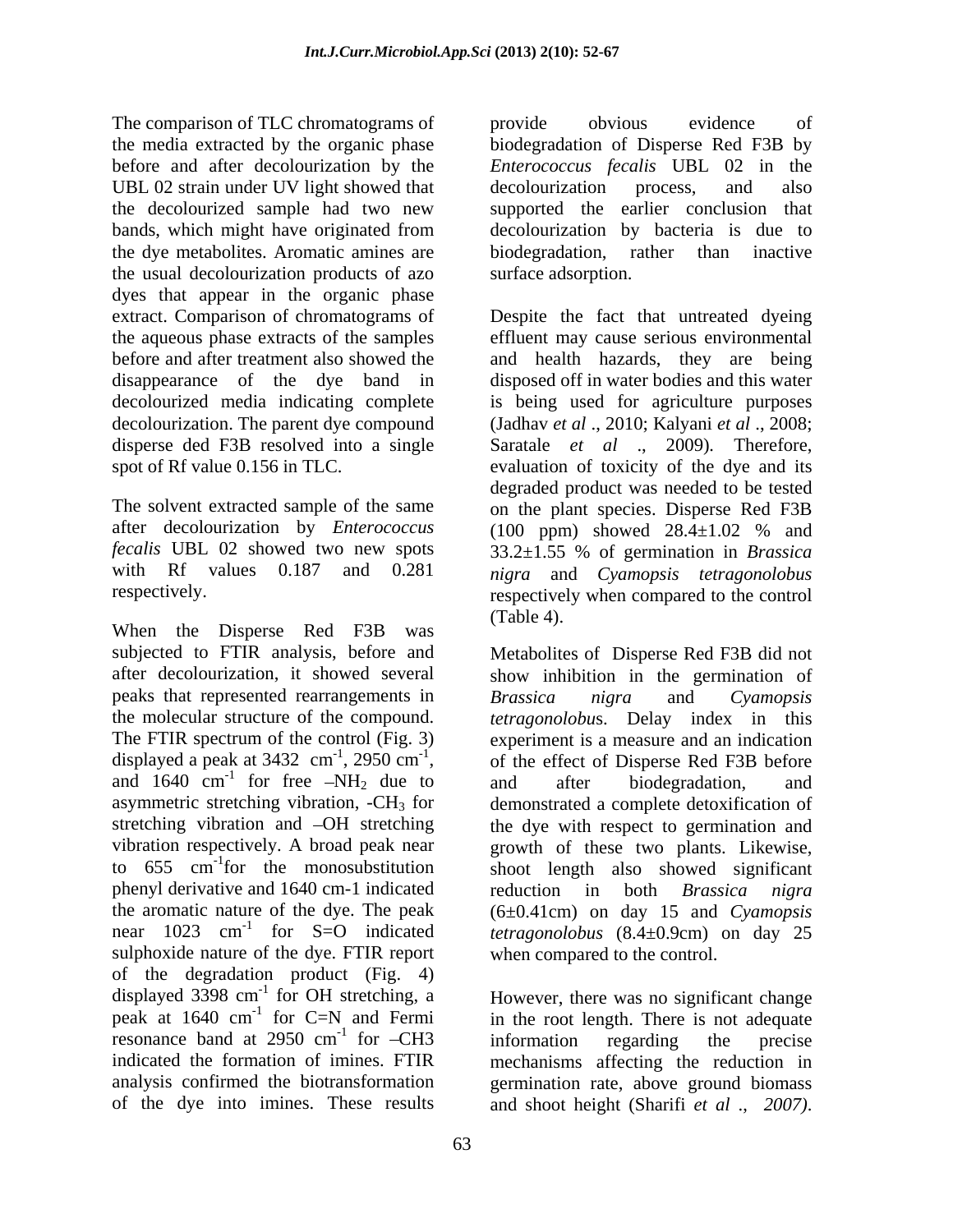Phytotoxicity studies confirmed the Textile Effluent using some strains of detoxification of the dye with respect to<br>
Bacteria. Journal of Applied Sciences.<br>
Brassica nigra and Cyamopsis 5(5): 853-855. *Brassica nigra* and *Cyamopsis tetragonolobus.* All these experimental Aksu, Z., N. K. Kilic, S. Ertugrul and demonstration clearly suggests that *Enterococcus fecalis* UBL 02 could be of great importance and use to decolourize<br>
Trametes versicolor. Enzyme and complex dyestuff effluent containing

The strain UBL 02 isolated from the textile effluent polluted soil was identified by 16srDNA gene as *Entercoccus faecalis.*  A representative type of azo dye, named disperse red F3B was rapidly decolourized Aravindhan, R., J. R. Rao and Nair, B. U.<br>2007. Removal of basic yellow dye from within 5 h under static (microaerophilic) condition, as confirmed by the  $UV - Vis$ and TLC analysis. The formation of imines during the microaerophilic stage was confirmed by FTIR analysis, reveling partial mineralization of the dye 2007. Decolorization of textile azo dyes degradation products. The decolourized by newly isolated halophilic and products of the dye did not show any significant phytotoxicity when tested on 98: 2082–2088. *Brassica nigra* and *cyamopsis*  Axelsson, J., U. Nilsson, E. Terrazas, T.A. *tetragonolobus.* Thus the novel isolate used in the present study appears to be a promising alternative to replace or supplement currently available biological treatment process enabling the re-use of the reactor. Enzyme and Microbial biologically treated textile wastewater for Technology. 39: 32–37.

- Acuner, E., and Dilek, F. B. 2004. Treatment of tectilon yellow 2G by Chlorella vulgaris. Process Biochemistry *.* 39: 623
- Adedayo, O., S. Javadpour, W. A. Taylor Anderson and Moo-Young M. 2004. Decolorization and detoxification of<br>methyl red by aerobic bacteria from a wastewater treatment plant, World J. Microbiol Biotechnol. 20: 545-550.
- Ajibola, V.O., S. J .Oniye , C. E. Odeh , T. microon Olugbodi and Umeh U. G. 2005.  $\qquad 61 - / 1$ . Biodegradation of Indigo Containing

Bacteria. Journal of Applied Sciences. 5(5**)**: 853- 855 .

- Aksu, Z., N. K. Kilic, S. Ertugrul Donmez, G. 2007. Inhibitory effects of chromium (VI) and Remazol Black B on chromium (VI) and dyestuff removals by Trametes versicolor. Enzyme and Microbial Technology. 40: 1167-1174.
- various azo dyes.<br>
Albert Manero., and Anicet Blanch, R. 1999. Identification of Enterococcus spp with a biochemical key. Applied and Environmental Microbiology. 65 (10): 4425-4430.
	- Aravindhan, R., J. R. Rao and Nair, B. U. 2007. Removal of basic yellow dye from aqueous solution by adsorption on green algae Caulerpascal pelliformis. Journal of Hazardous Materials. 142: 68-76.
	- Asad, S., M.A. Amoozegar, A. A. Pourbabaee, M. N. Sarbolouki and Dastgheib, S. M. M. by newly isolated halophilic halotolerant bacteria. Bioresour. Technol*.* 98: 2082 2088.
	- and Welander, U. 2006. Decolorization of the textile dyes Reactive Red 2 and Reactive Blue 4 using Bjerkandera sp. Strain BOL 13 in a continuous rotating biological contactor reactor. Enzyme and Microbial Technology. 39: 32–37.
- irrigation as well. Barragan, B.E., C. Costa and Marquez, M. C. **References** bacteria inoculated on solid media. Dyes 2007. Biodegradation of azo dyes by and Pigments. 75: 73–81.
	- 631. condition: effect of long-term culture Beydilli, M. I., and Pavlostathis, S. G. 2005. Decolorization kinetics of the azo dye Reactive Red 2 under ethanogenic condition: effect of long-term culture acclimation, Biodegradation. 16: 135–146
	- methyl red by aerobic bacteria from a head of S. C. Bloomfield, Marrioott. C and **.** Bragger, J. L., A. W. Lloyd, S. H. Soozanehfar , S. C. Bloomfield , Marrioott. C and Martin, G. P. 1997. Investigations into the azo reducing activity of a common colonic microorganism. Int J Pharmaceut*.* 157: 61-71.
		- Carvalho, M. C., C. Pereira ,I. C. Goncalves , H. M. Pinheiro , A. R.Santos , A. Lopes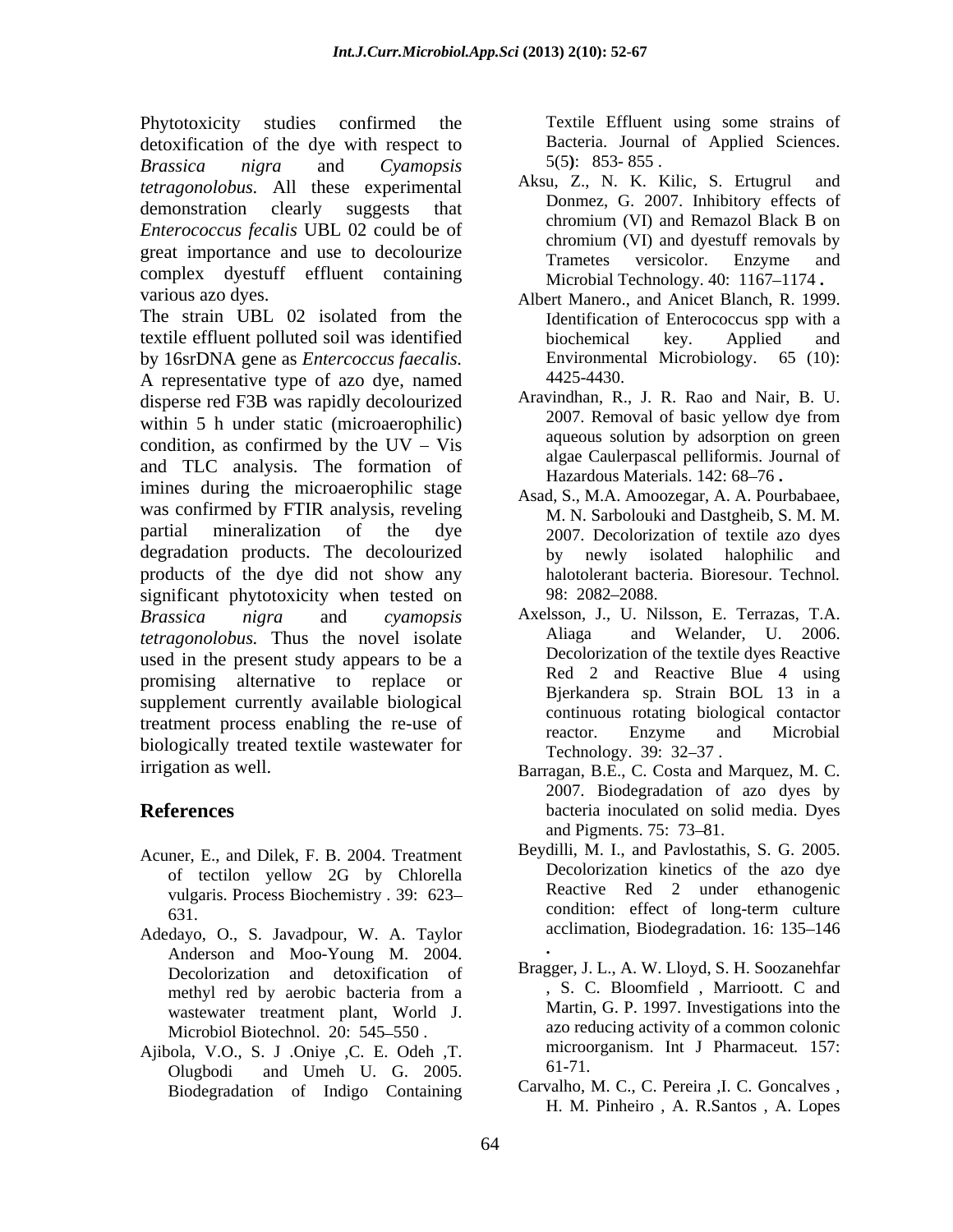and Ferra M. I. 2008. Assessment of the Evaluation of the efficacy of a bacterial biodegradability of a monosulfonatedazo consortium for the removal of color, dye and aromatic amines. International reduction of heavy metals, and toxicity Biodeterioration & Biodegradation. 62:

- from Enterococus faecalis. Protein Exp.
- Chinwetkitvanich, S., M. Tuntoolvest and and Govindwar, S. P. 2008.
- Garg, V. K., and Kaushik, P. 2007. Influence ecology and environmental research. 6(2):
- 
- Ghasemi, F., F. Tabandeh , B. Bambai and Kapdan, I. K., and Erten, B. 2007. Anaerobic
- Haiyan Xu., M. Thomas Heinze, D. Donald Chen. 2010. Sudan azo dyes and Para Red
- Hao O.J., H. Kim and Chiang, P. C. 2000. Decolorization of wastewater. Critical Biotechnol. 21: 367–370.
- Hui Wang., Jian Qiang Su, Xiao Wei Zheng, Zheng. 2009. Bacterial decolorization and
- Jadhav, J. P., D. C. Kalyani, A. A. Telke, S. S. Phugare and Govindwar, S. P. 2010. Technol. 97: 407-413.

96 103. Technology. 101: 165 173 **.** consortium for the removal of color, from textile dye effluent. Bioresource

- Chen, H., R. F. Wang, and Cerniglia C. E. Jadhav, J. P., G. Parshetti, S. D. Kalme and 2004. Molecular cloning, over expression, Govindwar, S. P. 2007. Decolorization of purification and characterization of an azo dye, methyl red by Saccharomyces aerobic FMN dependent azoreduction cerevisiae MTCC 463. Chemosphere. 68: Jadhav, J. P., G. Parshetti , S. D. Kalme and Govindwar, S. P. 2007. Decolorization of 394 400 .
	- Purif. 34: 302–310. Jadhav, U. U., V. V. Dawkar, G. S. Ghodake Panswad, T. 2000. Anaerobic Biodegradation of direct red 5B, a textile decolorization of reactive dye bath dye by newly isolated Comamonas sp. effluents by a two-stage uasb system with UVS.J. Hazrd. Mater. 158: 507–516. and Govindwar, S. P. 2008. UVS.J. Hazrd. Mater. 158: 507-516.
	- tapioca as a co-substrate. Water Research. Jing X., G. Shaorong, T. Yong, G. Ping, L. 34 : 2223-2233 **.** of textile mill wastewater irrigation on the growth of Sorgum cultivars. Applied Kun and Shigul L. 2004. Antagonism and molecular identification of an antibiotic bacterium BS04 against phytopathogenic fungi and bacteria. High Technol. Lett. 10 (3): 47-51 .
- 1-12 **.** Kalyani, D. C., P. S. Patil, J. P. Jadhav and Gharbani, P., S. M. Tabatabaii and Mehrizad, Govindwar, S. P. 2008. Biodegradation of A. 2008. Removal of Congo red from reactive textile dye red BLI by an isolated textile wastewater by ozonation . Int. J.Environ. Sci. Tech. 5 (4): 495-500 **.** Bioresour Technol. 99: 4635 4641 . reactive textile dye red BLI by an isolated bacterium Pseudomonas sp. SUK1.
	- Sambasiya Rao, K. R. S. 2010. Treatment of saline wastewater by Decolorization of different azo dyes by **Halanaerobium** lacusrosei. Process Phanerochaete chrysosporium RP78 under Biochemistry. 42: 449–453. treatment of saline wastewater Halanaerobium lacusrosei. Process Biochemistry*.* 42: 449 453 .
	- optimal condition. Int. J. Environ*.* Sci. Khehra, M. S., H. S. Saini, D. K. Sharma, B. Tech. 7 (3): 457-464 . S. Chadha and Chimmi, S. S. 2005. Paine, E. Carl Cerniglia and Huizhong bacterial consortium. Dyes and Pigments. Decolorization of various azo dyes by bacterial consortium. *Dyes and Pigments.* 67: 55 <sup>61</sup> **.**
	- degradation by prevalent bacteria of the Kodam, K. M., I. Soojhawon, P.D. Lokhande human gastrointestinal tract. Anaerobe. and Gawai, K. R. 2005. Microbial 16 (2): 114-119 . decolorization of reactive azo dyes under and Gawai, K. R. 2005. Microbial aerobic conditions. World J. Microbiol. Biotechnol. 21: 367–370.
	- Reviews in Environmental Science and Kumar, K., S. S. Devi, K. Krishnamurthi, D. Technology. 30: 449–505. Dutta and Chakrabarti, T. 2007. Yun Tian, Xiao Jing Xiong and Tian Ling Direct Blue-15 by a bacterial consortium. Dutta and Chakrabarti, T. 2007. Decolorization and detoxification of Bioresour. Technol. 98: 3168-3171.
	- degradation of the reactive dye Reactive Kumar K., S. S. Devi, K. Krishnamurthi, S. Red 180 by Citrobacter sp. CK3. Gampawar, N. Mishra, G. H. Pandya and International Biodeterioration & Chakrabarti, T., Decolorization, Biodegradation. 63: 395 399 **.** biodegradation and detoxification of Chakrabarti, T., Decolorization, benzidine based azo dye. Bioresour. Technol. 97: 407–413 **.**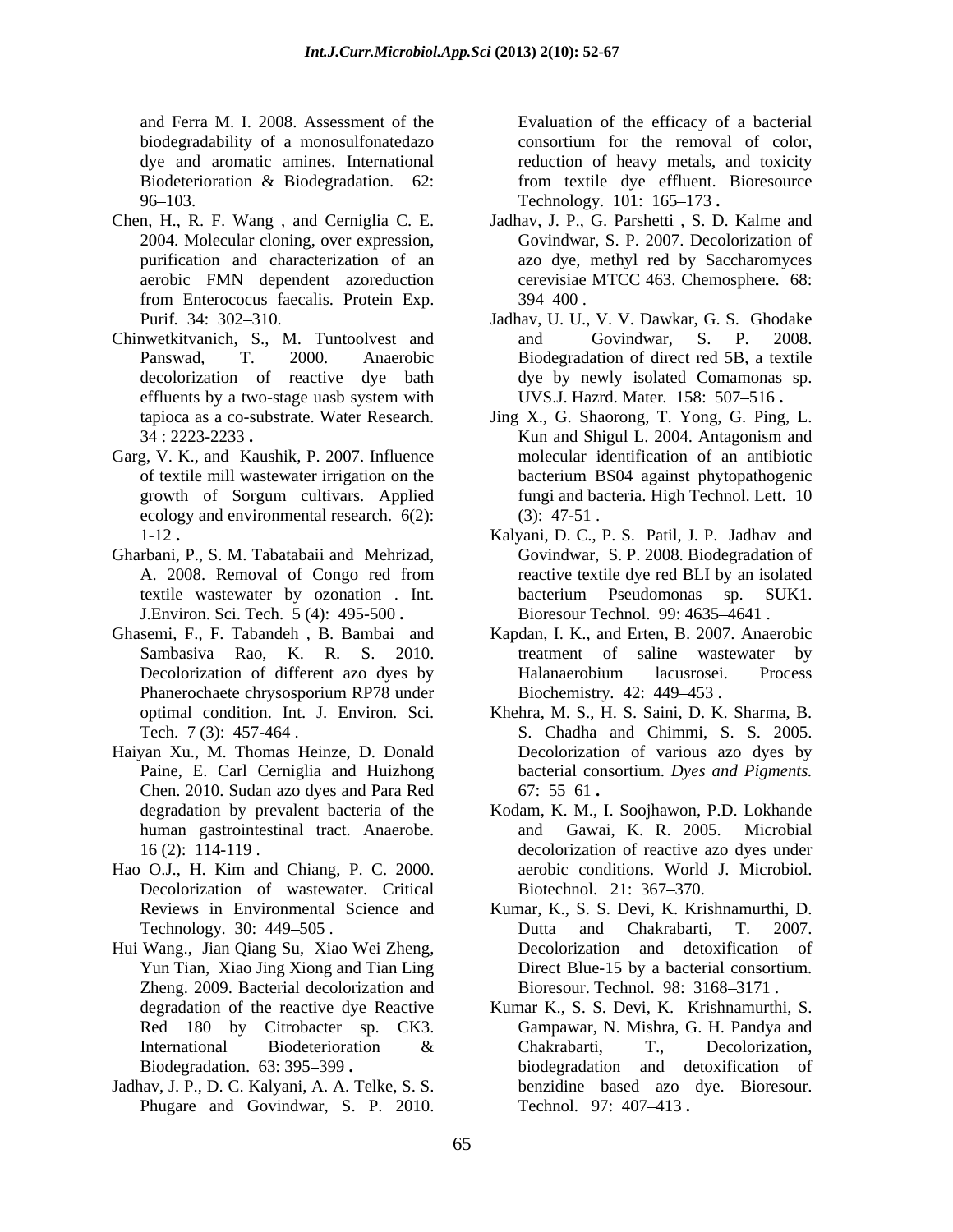- textile wastewater by electrochemical
- Lin, S. H., and Peng, C. F. 1995. Treatment of Environmental Science. Health Part A.
- treatment of textile wastewater by oxidation and activated sludge. Water
- Madukasi, E. I., Chunhua, H. & Zhang, G.
- Decolorization of indigo and azo dye in 1088-1092.
- Siminiceanu, Matei Macoveanu and 268–273.
- Martins, M. A. M., Queiroz, M. J., Silvestre, potentialities of their biodegradation by Biotechnol. 5:407-410.
- Maximo, C., Amorim, M. T. P., and Costa Microb. Technol. 32: 145–151. 2500.
- D.2005. Decolourization of textile dye
- Pandey, A., Singh, P., and Iyengar L.2007. of azo dyes, International Biodeterioration  $& Biodegradation. 59:73–84.$
- Lin, S. H. and Peng, C. F. 1994. Treatment of Park, C., Lee, M., Lee, B., Kim, S. W., Chase, method. Water Research. 28: 277 282. Biodegradation and biosorption for textile wastewater by Fenton's reagent, Funaliatrogii. Biochemical Engineering H. A., Lee, J. and Kim, S.2007. decolorization of synthetic dyes by Journal. 36: 59 65 **.**
- Environ. Sci. Eng. A30 (1): 89 98. Pearce, C. I., Lloyd, J. R. and Guthri, J. Lin S. H., and Peng, C. F. 1996. Continuous T.2003. The removal of colour from combined coagulation, electrochemical cells: a review. Dyes Pigments. **58**, 179 T.2003. The removal of colour from textile wastewater using whole bacterial 186.
- Research. 30: 587–592. Rainey, F. A., Ward Rainey, N., Kroppenstedt, 2011. Isolation and application of a wild strain photosynthetic bacterium to environmental waste management. Int. J. distinct actinomycete lineage: proposal of Environ. Sci. Tech. 8 (3):513-522 . Nocardiopsaceae fam. Nov. International Manu, B. and Chaudhari, S. 2003. Journal of Systematic Bacteriology. 4: R. M. and Stackebrandt, E.1996. The genus Nocardiopsis represents a phylogenetically coherent taxon and a 1088–1092.
- semi continuous reactors with long Rajaguru, P., Kalaiselvi, K., Palanivel, M., and hydraulic retention time. Process Subburam, V.2000. Biodegradation of azo Biochem. 38: 1213–122. dyes in a sequential anaerobic-aerobic Mariana Neamtu., Ayfer Yediler, Ilie system. Appl. Microbiol. Biotechnol. 54: 268 273.
	- Antonius Kettrup. 2004. Decolorization of Samarghandi, M. R., Nouri, J., Mesdaghinia, disperse red 354 azo dye in water by A. R., Mahvi, A. H., Nasseri, S. and several oxidation processes—a Vaezi, F.2007. Efficiency removal of comparative study. Dyes and Pigments. 60 (1): 61-68. UV/TiO2/H2O2 processes, Int. J. Environ. phenol, lead and cadmium by means of Sci. Tech. 4 (1)**:**19-25**.**
	- A. J. D. and Lima, N. 2002.Relationship Saratale, G. D., Kalme, S. D., and Govindwar, of chemical structure of textile dye on the S. P.2006. Decolorization of textile dyes pre adaptation medium and the by Aspergillus ochraceus. Ind. J. by Aspergillus ochraceus. Ind. J. Biotechnol. 5: 407–410.
	- Phanerochaete chrysosporium. Res. Saratale, R. G., Saratale, G. B., Kalyani, D. C., Microbiol. 153: 361 368. Chang, J. S., and Govindwar S. P. 2009. Ferreira, M. 2003.Biotransformation of biodegradation of textile azo dye Scarlet R industrial reactive azo dyes by by using developed microbial consortium- Geotrichum sp. CCMI 1019. Enzyme GR. Bioresource Technology. 100: 2493 Enhanced decolorization and 2500 **.**
- Moosvi, S., Keharia, H., and Madamwar, Sarioglu, M., Bali, U. and Bisgin, T. 2007. Reactive Violet 5 by a newly isolated mixed methanogenic anaerobic culture. bacterial consortium RVM 11.1. World Dyes and Pigments. 74: 223–229. The removal of C.I. Basic Red 46 in a Dyes and Pigments. 74: 223–229.
	- Journal of Microbiology & Sharifi, M., Sadeghi, Y. and Akpapour, M. Biotechnology. 1:67–672. (2007). Germination and growth of six Bacterial decolorization and degradation spent oil. Int. J. Environ. Sci. Tech. 4 (4): plant species on Contaminated soil with 463-470.